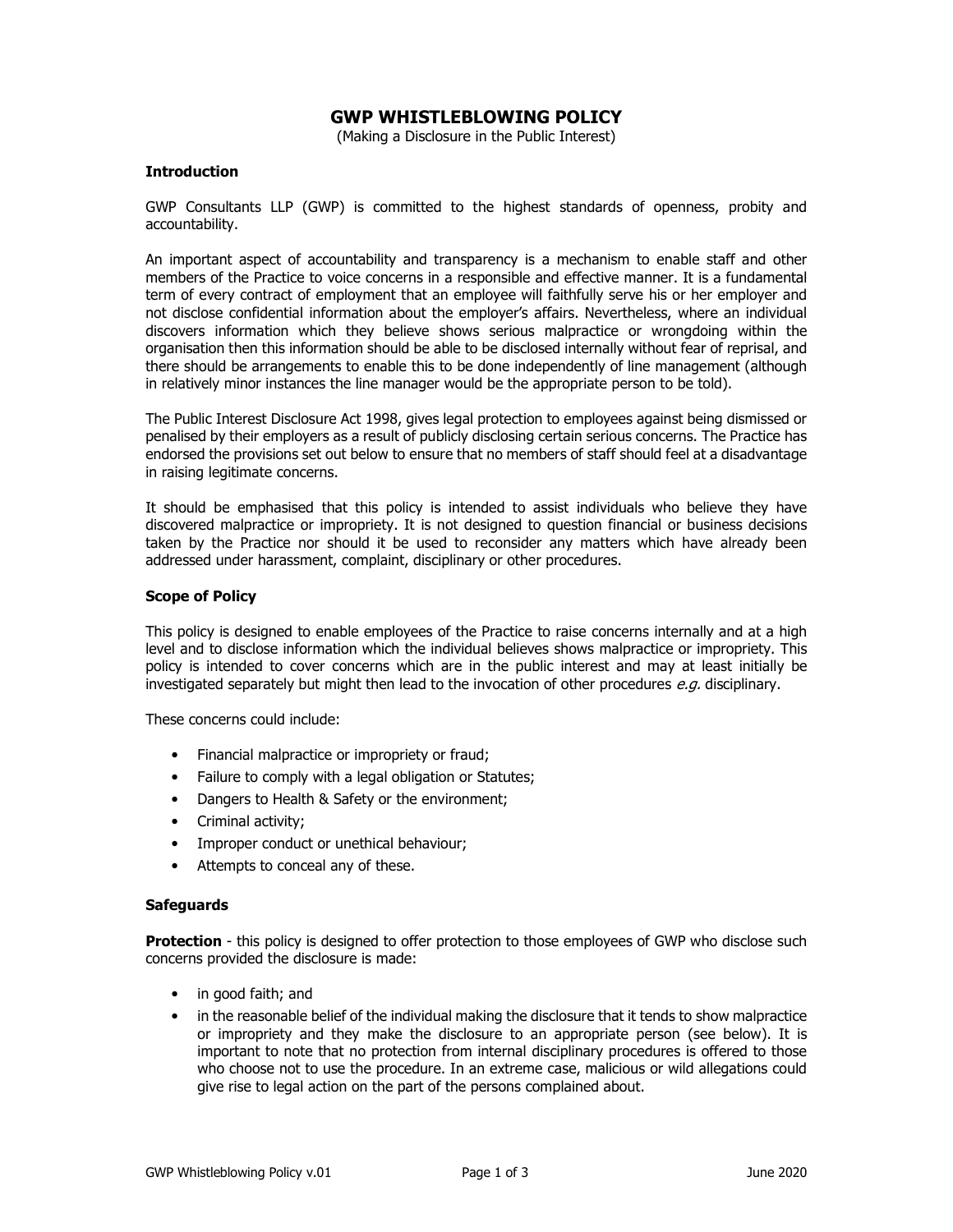Confidentiality - GWP will treat all such disclosures in a confidential and sensitive manner. The identity of the individual making the allegation may be kept confidential so long as it does not hinder or frustrate any investigation. However, the investigation process may reveal the source of the information and the individual making the disclosure may need to provide a statement as part of the evidence required.

**Anonymous Allegations** - This policy encourages individuals to put their name to any disclosures they make. Concerns expressed anonymously are much less credible, but they may be considered at the discretion of the Practice. In exercising this discretion, the factors to be taken into account will include the:

- seriousness of the issues raised:
- credibility of the concern;
- likelihood of confirming the allegation from attributable sources.

Untrue Allegations - If an individual makes an allegation in good faith, which is not confirmed by subsequent investigation, no action will be taken against that individual. In making a disclosure, the individual should exercise due care to ensure the accuracy of the information. If, however, an individual makes malicious or vexatious allegations, and particularly if he or she persists with making them, disciplinary action may be taken against that individual.

## Procedures for Making a Disclosure

On receipt of a complaint of malpractice, the member of staff who receives and takes note of the complaint, must pass this information as soon as is reasonably possible, to the appropriate designated investigating officer as follows:

- Complaints of malpractice will be investigated by the Practice Manager unless the complaint is against the Practice Manager or is in any way related to the actions of the Practice Manager. In such cases, the complaint should be passed to the Partners.
- In the case of a complaint, which is any way connected with but not against the Practice Manager, the Partners will nominate a Senior Manager or external party to act as the alternative investigating officer.
- Complaints against a specific Partners should be passed to another Partner who will nominate an appropriate internal / external investigating officer.

Should none of the above routes be suitable or acceptable to the complainant, then the complainant may approach Citation who are independent Human Resources and Health & Safety Consultants. They can advise the complainant on the implications of the legislation and the possible internal and external avenues of complaint open to them.

If there is evidence of criminal activity, the investigating officer should inform the police. The Practice will ensure that any internal investigation does not hinder a formal police investigation.

### **Timescales**

Due to the varied nature of these sorts of complaints, which may involve internal / external investigators and/or the police, it is not possible to lay down precise timescales for such investigations. The investigating officer should ensure that the investigations are undertaken as quickly as possible without affecting the quality and depth of those investigations.

The investigating officer, should as soon as practically possible, send a written acknowledgement of the concern to the complainant and thereafter, report back to them in writing the outcome of the investigation and on the action that is proposed. If the investigation is a prolonged one, the investigating